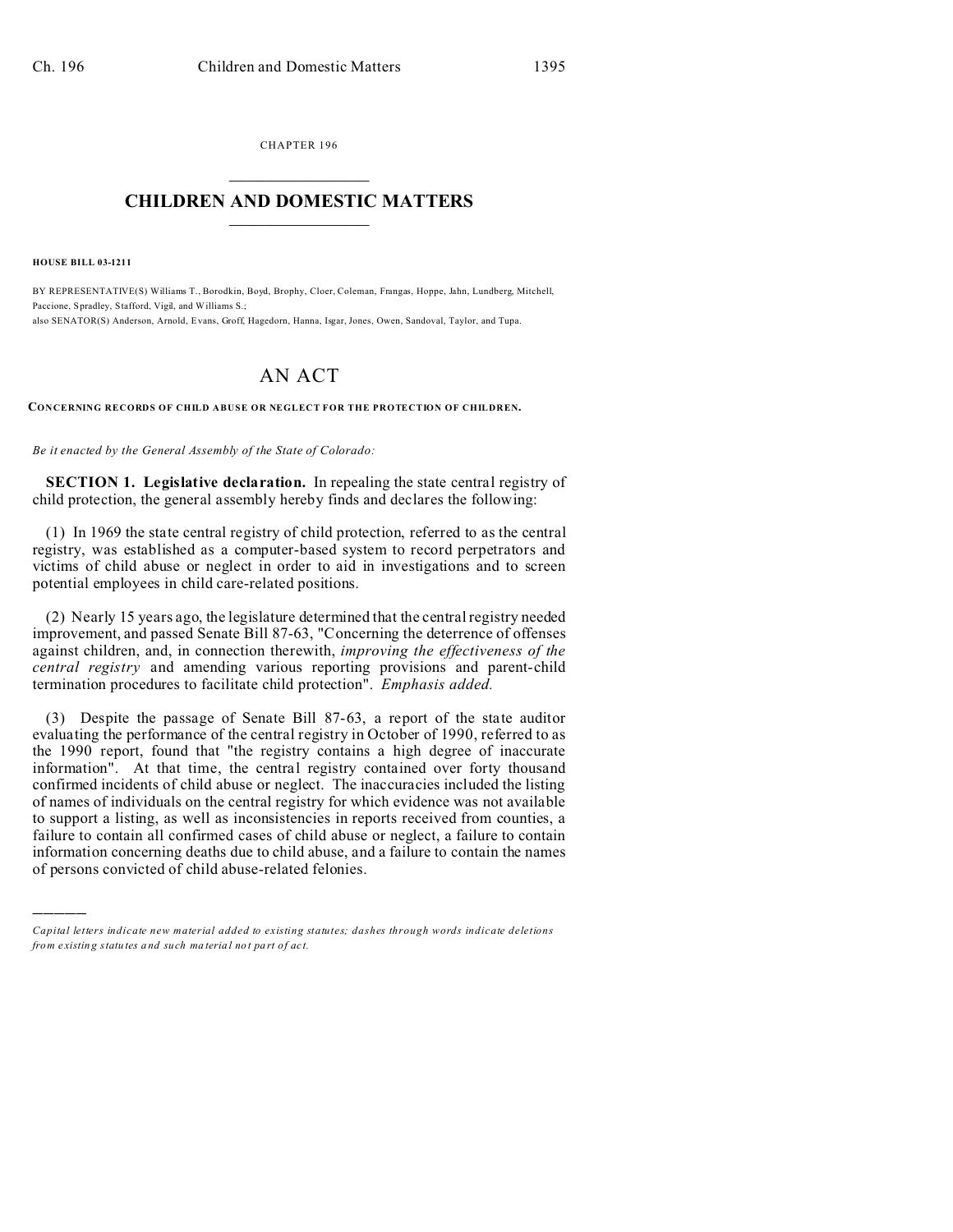(4) In addition to these inaccuracies, the 1990 report found that county departments of social services, referred to as county departments, had differing standards for reporting cases to the central registry and in many instances failed to report confirmed cases of child abuse or neglect to the central registry. In a sample of the case files of ten different county departments, fifty percent of the cases reviewed were confirmed incidents of child abuse or neglect that were never reported to the central registry.

(5) The 1990 report found that the unreliability of the central registry could be detrimental to both children and alleged perpetrators and concluded that "because of current problems with the Registry . . . the Department needs to assess whether the Registry is fulfilling its intended purposes and functions."

(6) The state department of human services, referred to as the state department, argued in its response to the 1990 report that legislation passed in 1990 and legislation proposed for the 1991 session would improve the central registry's accuracy of information and reliability of data and that the increased resources the legislature assigned to the central registry would improve the central registry's effectiveness in meeting the goal of protecting children. Overall, the state department committed to improved functioning, better timeliness, automation of data, and improved responsiveness to those seeking information or requesting expungement of names from the central registry. These improvements did not come to fruition.

(7) In 1997, the general assembly passed House Bill 97-1109, which bill found that "the state of Colorado could phase out the state central registry of child protection as a separate state program with no adverse impact on the state's interest in protecting children" and required the state department to convene a group of stakeholders and to submit an implementation plan to the general assembly for the phase-out of the central registry.

(8) In 1998, the group of stakeholders consisting of representatives of law enforcement, district attorneys, the attorney general's office, counties, parents, and child advocacy groups, recommended against elimination of the central registry of child protection because of the delays in implementation of the electronic TRAILS system at the state department and because there was no other database containing this information. The central registry database was maintained.

(9) Most recently, a report of the state auditor evaluating the performance of the central registry in November of 2001, referred to as the 2001 report, has found that, while there have been numerous attempts over the course of the previous ten years to modify the central registry in order to eliminate problems encountered with its operation, there are still "significant problems with the system", including problems directly related to the accuracy, reliability, and use of data in the system.

(10) The 2001 report found that there are now one hundred seven thousand eight hundred forty-eight records maintained by the central registry, but that inaccuracies and incompleteness plague the data contained in these records. Seven thousand six hundred of the records contained in the central registry were missing the perpetrator's birth date and forty-six thousand of the records were missing the perpetrator's social security number, making proper identification of alleged perpetrators nearly impossible for investigators researching prior incidents or conducting screening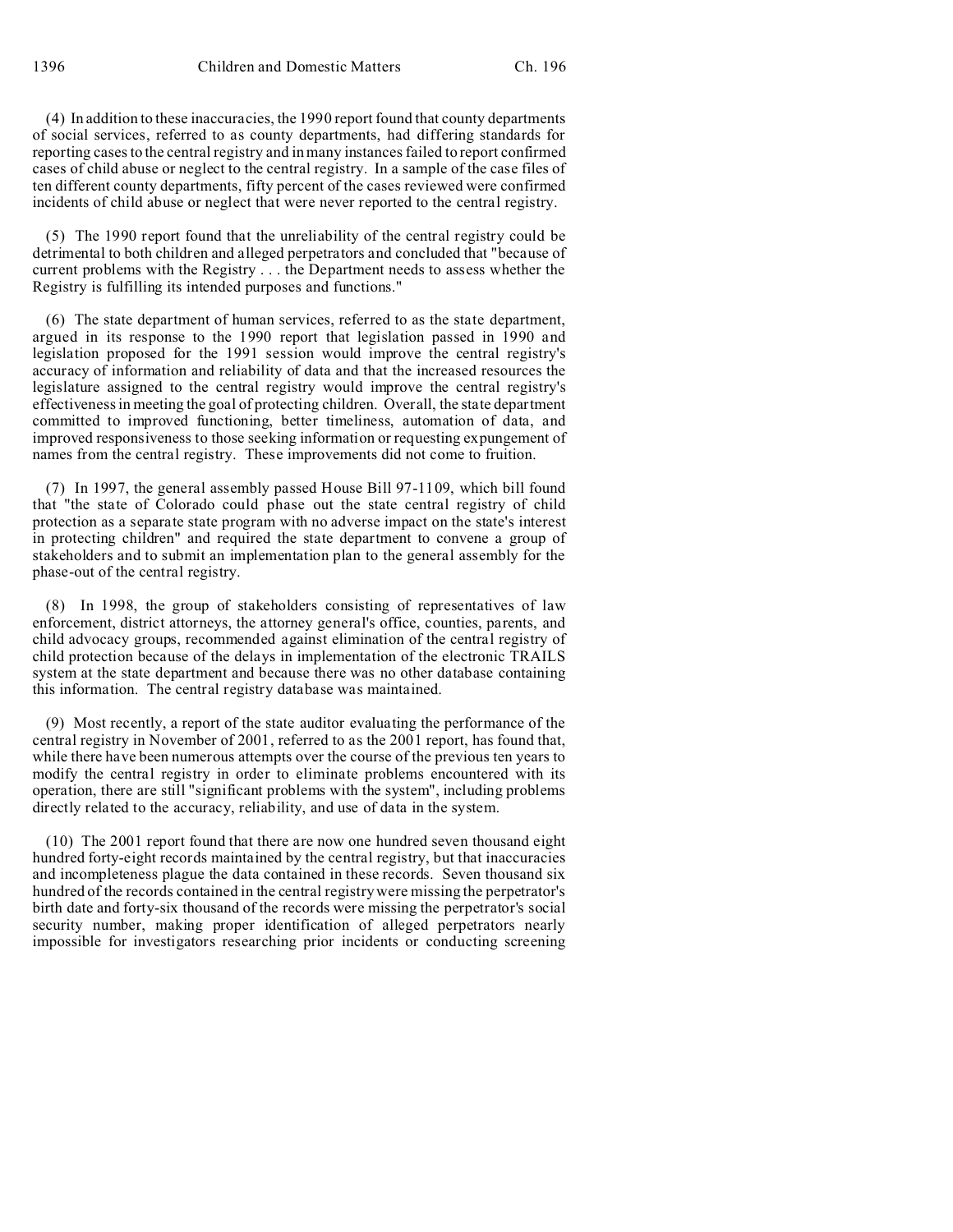checks. In addition, there have been significant data entry errors by employees entering information from hard copy reports into the central registry system, resulting in incorrect social security number identification and incorrect listings of the severity of abuse, information which is critical to any useful review of these records. Further, there is no systematic check in place to ensure that information that is actually in the central registry is accurate.

(11) In addition, the 2001 report found that county departments continued to vary in reporting confirmed incidents of child abuse or neglect to the central registry, and to differ in their interpretation of what constitutes a "confirmed incident of child abuse or neglect" for purposes of making such a report. Forty-seven percent of county departments believed that the information their county departments submitted to the central registry was not consistent with the information other county departments submitted to the central registry, and county department staff expressed concern about the inconsistent information contained in the central registry.

(12) Moreover, the 2001 report found that the central registry failed to list criminals convicted of child abuse on the central registry. Of only one thousand one hundred thirty-six criminal records reviewed in the performance audit, three hundred five of these individuals were convicted of major child abuse or sexual abuse crimes against a child on or after January 1, 1997, but were not listed on the central registry. A sample of forty-eight registered sex offenders who had perpetrated sexual crimes against children revealed that forty percent of the sample were not listed on the central registry.

(13) While sexual predators have been omitted from the central registry, the 2001 report found that some individuals remain on the central registry after they have been acquitted of related charges, despite a state statutory mandate for the director to expunge the subject's name related to the act or acts that supported such alleged criminal offense. In order for the state of Colorado to receive a federal grant for a child abuse and neglect prevention and treatment program, federal law requires the Governor to certify that Colorado has in effect and is enforcing a state law related to child abuse and neglect that includes provisions requiring, and procedures in place that facilitate, the prompt expungement of any records that are accessible to the general public or that are used for purposes of employment or other background checks in cases determined to be unsubstantiated or false. At least one hundred ninety-one individuals acquitted of child abuse on or after June 1, 2000, were listed on the central registry in November of 2001. Moreover, cases have also been inappropriately maintained in the "status pending" category. These cases threaten Colorado's receipt of federal funding.

(14) The 2001 report found that the legislature has attempted on six different occasions over the past thirty years to develop a clear vision for the central registry, however, despite expending nearly one million three hundred thousand dollars on the central registry in fiscal year 2001, "it is not clear that the Central Registry has been successful in protecting children, providing due process to individuals accused of child abuse, or helping employers screen potential staff." The 2001 report concluded, similarly to the conclusion in the 1990 report, that "the basic purpose and intent of the Central Registry should be challenged."

(15) Based on the foregoing, the general assembly hereby finds and declares the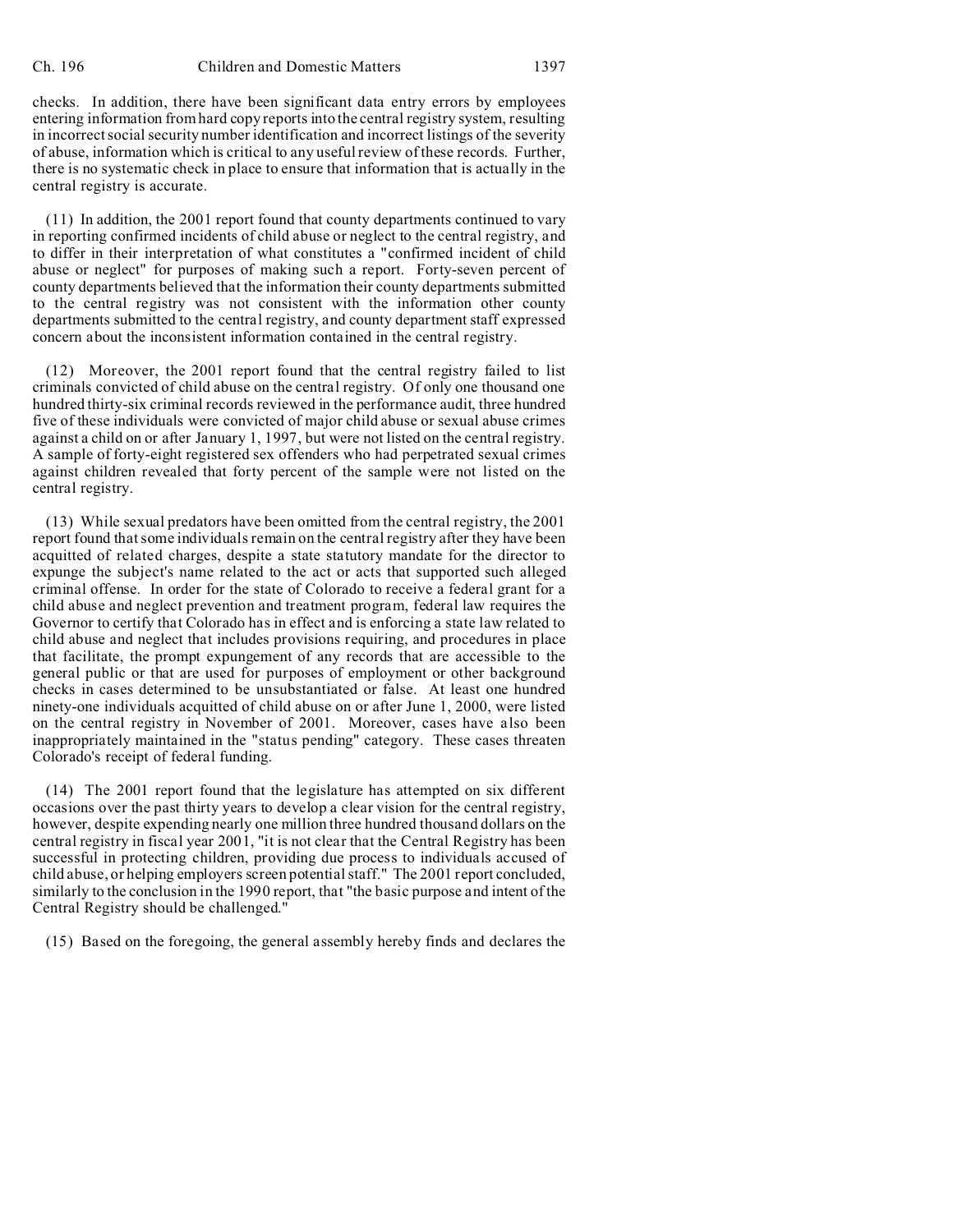following:

(a) That the purpose of the central registry has been thwarted because the database designed to serve as a screening and investigative tool maintains information that is unreliable, inaccurate, and ultimately useless as a source of legitimate information;

(b) That these inaccuracies have prevented any form of consistent protection of children because the names of convicted child perpetrators have been omitted from the central registry. Further, the conclusive matching of a screened individual with a name on the central registry is impossible due to inaccurate and incomplete records.

(c) That the structure of the reporting process wherein county departments responsible for reporting confirmed reports of child abuse or neglect have failed to apply the same standard from county to county is manifestly unfair to the subjects of reports of child abuse or neglect and leads to inconsistent and, ultimately, ineffective central registry information;

(d) That the failure to review and expunge records as required by state law has prevented any meaningful protection of the due process rights of the individuals listed on the central registry, leaving alleged subjects of reports of child abuse and neglect stigmatized by having their names on the central registry despite being acquitted by a court of law;

(e) That the failure to review and expunge records as required by state law risks the loss of federal funding due to noncompliance with the federal requirement for states to expunge records that are used for purposes of employment or other background checks when the cases are determined to be unsubstantiated or false;

(f) That the state department and the county departments currently maintain and share records and reports of child abuse or neglect through computer systems, including the TRAILS electronic system, and that a review of these records and reports of child abuse or neglect by the state department and county departments is a legitimate screening alternative to the central registry system;

(g) That the Colorado bureau of investigation provides a legitimate source of information concerning criminal history background information which may be provided to individuals, the state department, and county departments of social services for the protection of children;

(h) That it is in the best interests of the children and citizens of the state of Colorado for the list of names on the central registry to be expunged and the statutory provisions concerning the central registry to be repealed; except that, nothing shall prevent the state department or the county departments of social services from maintaining case file records and reports for use in future risk and safety assessments.

**SECTION 2. Repeal.** 19-3-313, Colorado Revised Statutes, is repealed.

**SECTION 3.** Part 3 of article 3 of title 19, Colorado Revised Statutes, is amended BY THE ADDITION OF A NEW SECTION to read:

**19-3-313.5. State department duties - reports of child abuse or neglect -**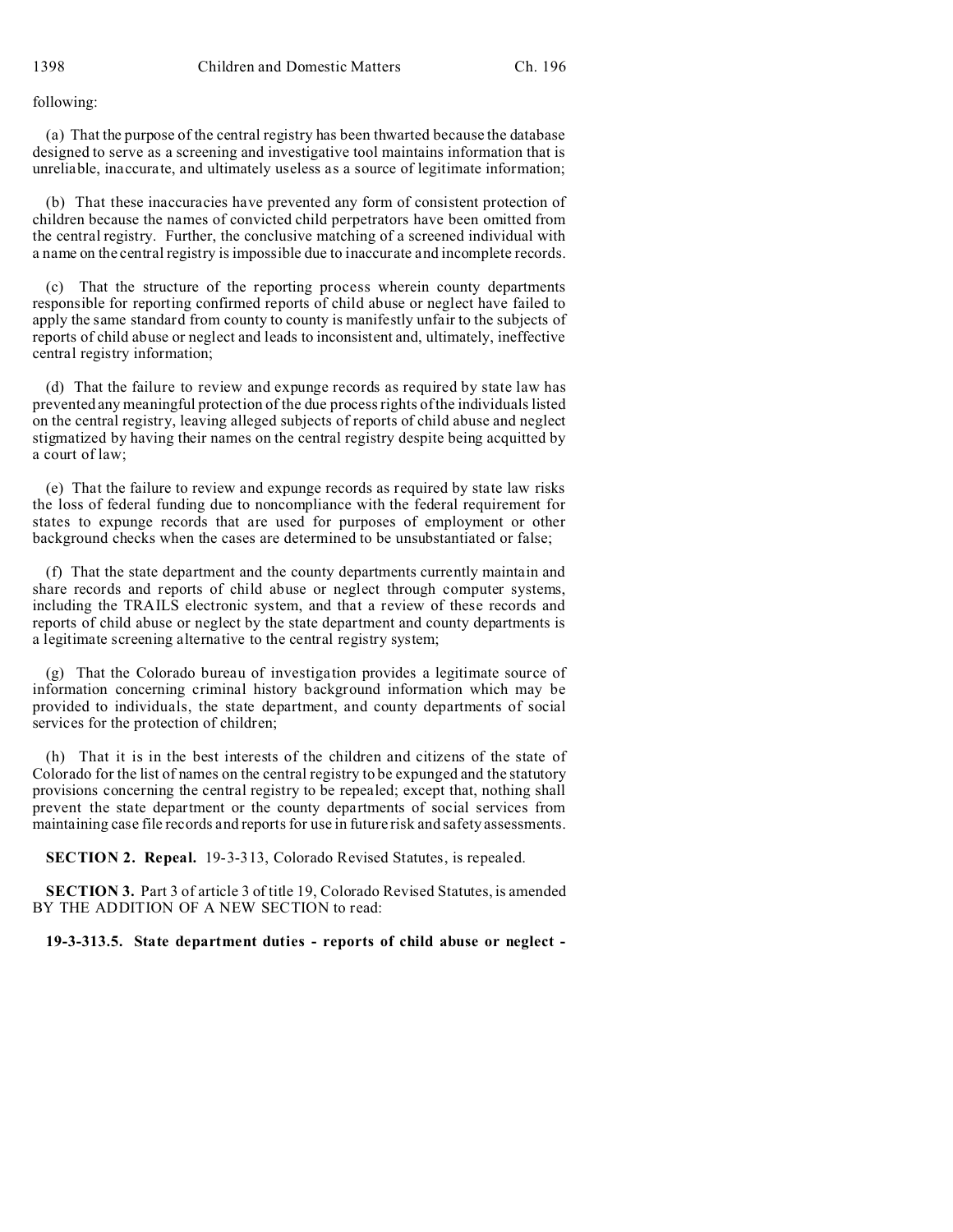**training of county departments - rules - notice and appeal process confidentiality.** (1) **Legislative declaration.** AS A RESULT OF THE REPORT OF THE STATE AUDITOR EVALUATING THE PERFORMANCE OF THE STATE CENTRAL REGISTRY OF CHILD PROTECTION RELEASED IN NOVEMBER OF 2001 AND THE SUBSEQUENT REPEAL OF THE STATE CENTRAL REGISTRY OF CHILD PROTECTION, THE GENERAL ASSEMBLY HEREBY FINDS AND DECLARES THAT IT IS IN THE BEST INTERESTS OF THE CHILDREN AND THE CITIZENS OF THE STATE OF COLORADO FOR THE STATE DEPARTMENT TO MODIFY THE PROCESSINGOFRECORDS AND REPORTS OF CHILD ABUSE OR NEGLECT. THESE MODIFICATIONS ARE INTENDED TO ENSURE THAT THE STATE DEPARTMENT IS ABLE TO PROVIDE RELIABLE, ACCURATE, AND TIMELY INFORMATION CONCERNING RECORDS AND REPORTS OF CHILD ABUSE OR NEGLECT. IN ADDITION, THESE MODIFICATIONS ARE INTENDED TO ENSURE COMPLIANCE WITH FEDERAL LAW REGARDING THE PROMPT EXPUNGEMENT OF ANY RECORDS OR REPORTS THAT ARE USED FOR PURPOSES OF EMPLOYMENT CHECKS OR OTHER BACKGROUND CHECKS IN CASES DETERMINED TO BE UNSUBSTANTIATED OR FALSE, WHILE ALLOWING THE STATE DEPARTMENT TO MAINTAIN SUCH RECORDS AND REPORTS IN CASE FILES FOR THE PURPOSE OF ASSISTING IN DETERMINATIONS OF FUTURE RISK AND SAFETY ASSESSMENTS. FINALLY, THESE MODIFICATIONS ARE INTENDED TO ENSURE THAT THE STATE DEPARTMENT'S PROCEDURAL SYSTEMS RELATED TO RECORDS AND REPORTS OF CHILD ABUSE OR NEGLECT PROVIDE ADEQUATE PROTECTION TO THE CHILDREN AND THE CITIZENS OF THE STATE OF COLORADO.

(2) **Training of county departments.** ON OR BEFORE JANUARY 1, 2004, THE STATE DEPARTMENT SHALL MODIFY THE TRAINING PROVIDED TO COUNTY DEPARTMENTS TO ACHIEVE CONSISTENCY AND STANDARDIZATION IN THE PERFORMANCE OF THE FOLLOWING DUTIES:

(a) INVESTIGATING REPORTS OF CHILD ABUSE OR NEGLECT;

(b) REPORTING CONFIRMED INCIDENTS OF CHILD ABUSE OR NEGLECT TO THE STATE DEPARTMENT;

(c) PREPARING DOCUMENTS RELATED TO RECORDS AND REPORTS OF CHILD ABUSE OR NEGLECT;

(d) ENTERING DATA INTO COMPUTER SYSTEMS MAINTAINING INFORMATION RELATED TO RECORDS AND REPORTS OF CHILD ABUSE OR NEGLECT; AND

(e) MAINTAINING CONFIDENTIALITY IN ACCORDANCE WITH FEDERAL AND STATE LAW.

(3) **Notice and appeals process - rules.** ON OR BEFORE JANUARY 1, 2004, THE STATE BOARD, IN CONSIDERATION OF INPUT AND RECOMMENDATIONS FROM THE COUNTY DEPARTMENTS, SHALL PROMULGATE RULES TO ESTABLISH A PROCESS AT THE STATE LEVEL BY WHICH A PERSON WHO IS FOUND TO BE RESPONSIBLE IN A CONFIRMED REPORT OF CHILD ABUSE OR NEGLECT FILED WITH THE STATE DEPARTMENT PURSUANT TO SECTION 19-3-307 MAY APPEAL THE FINDING OF A CONFIRMED REPORT OF CHILD ABUSE OR NEGLECT TO THE STATE DEPARTMENT. AT A MINIMUM, THE RULES ESTABLISHED PURSUANT TO THIS SUBSECTION (3) SHALL ADDRESS THE FOLLOWING MATTERS, CONSISTENT WITH FEDERAL LAW: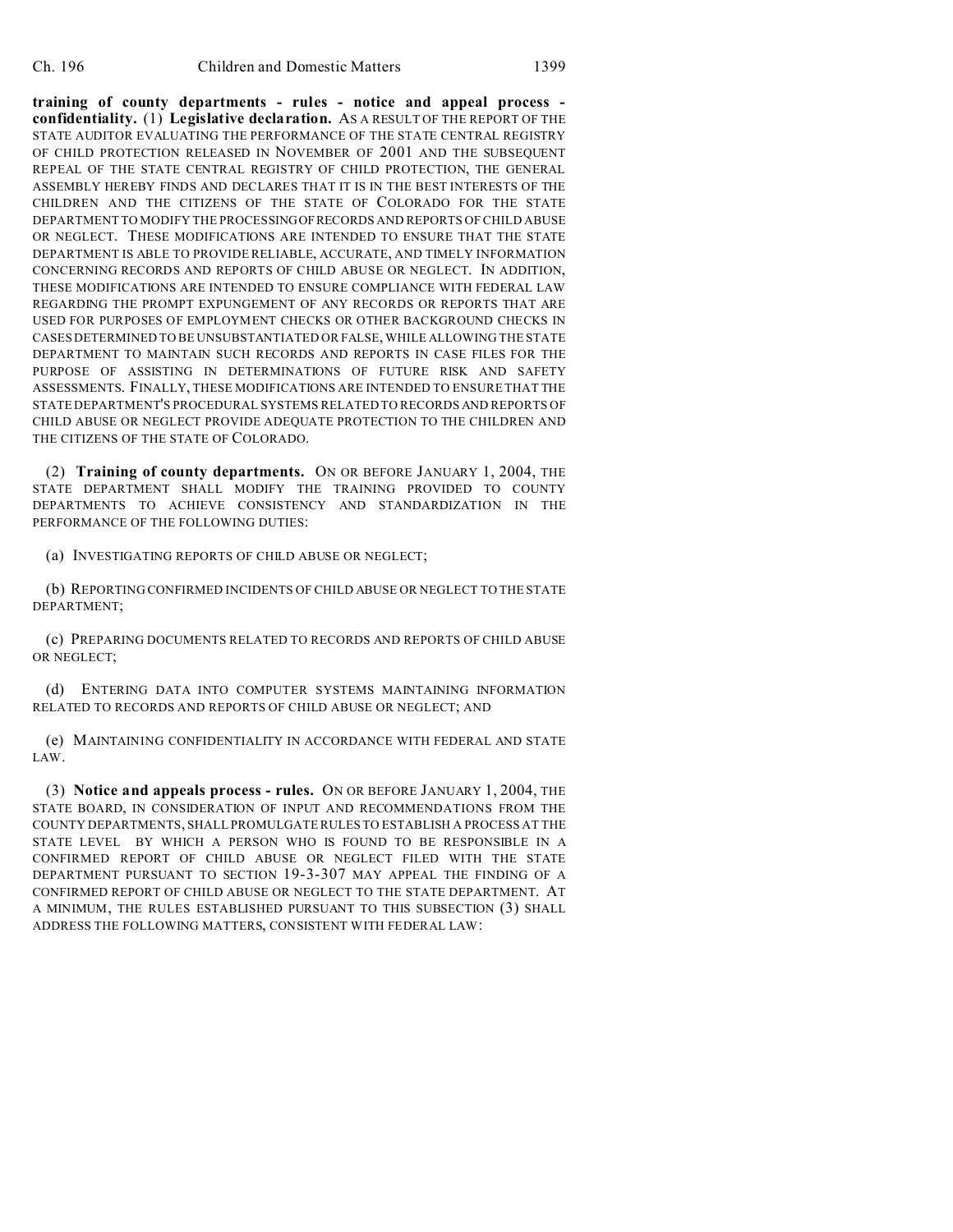(a) THE PROVISION OF ADEQUATE AND TIMELY WRITTEN NOTICE BY THE COUNTY DEPARTMENTS OF SOCIAL SERVICES OR, FOR AN INVESTIGATION PURSUANT TO SECTION 19-3-308 (4.5), BY THE AGENCY THAT CONTRACTS WITH THE STATE, USING A FORM CREATED BY THE STATE DEPARTMENT, TO A PERSON FOUND TO BE RESPONSIBLE IN A CONFIRMED REPORT OF CHILD ABUSE OR NEGLECT OF THE PERSON'S RIGHT TO APPEAL THE FINDING OF A CONFIRMED REPORT OF CHILD ABUSE OR NEGLECT TO THE STATE DEPARTMENT;

(b) THE TIMELINE AND METHOD FOR APPEALING THE FINDING OF A CONFIRMED REPORT OF CHILD ABUSE OR NEGLECT;

(c) DESIGNATION OF THE ENTITY, WHICH ENTITY SHALL BE ONE OTHER THAN A COUNTY DEPARTMENT OF SOCIAL SERVICES, WITH THE AUTHORITY TO ACCEPT AND RESPOND TO AN APPEAL BY A PERSON FOUND TO BE RESPONSIBLE IN A CONFIRMED REPORT OF CHILD ABUSE OR NEGLECT AT EACH STAGE OF THE APPELLATE PROCESS;

(d) THE LEGAL STANDARDS INVOLVED IN THE APPELLATE PROCESS AND A DESIGNATION OF THE PARTY WHO BEARS THE BURDEN OF ESTABLISHING THAT EACH STANDARD IS MET;

(e) THE CONFIDENTIALITY REQUIREMENTS OF THE APPEALS PROCESS; AND

(f) PROVISIONS REQUIRING, AND PROCEDURES IN PLACE THAT FACILITATE, THE PROMPT EXPUNGEMENT OF AND PREVENT THE RELEASE OF ANY INFORMATION CONTAINED IN ANY RECORDS AND REPORTS THAT ARE ACCESSIBLE TO THE GENERAL PUBLIC OR ARE USED FOR PURPOSES OF EMPLOYMENT OR BACKGROUND CHECKS IN CASES DETERMINED TO BE UNSUBSTANTIATED OR FALSE; EXCEPT THAT, THE STATE DEPARTMENT AND THE COUNTY DEPARTMENTS OF SOCIAL SERVICES MAY MAINTAIN INFORMATION CONCERNING UNSUBSTANTIATED REPORTS IN CASEWORK FILES TO ASSIST IN FUTURE RISK AND SAFETY ASSESSMENTS.

(4) **Confidentiality - rules.** ON OR BEFORE JANUARY 1, 2004, THE STATE BOARD SHALL PROMULGATE RULES TO ESTABLISH GUIDELINES FOR THE RELEASE OF INFORMATION CONTAINED IN RECORDS AND REPORTS OF CHILD ABUSE OR NEGLECT FOR SCREENING PURPOSES TO ASSURE COMPLIANCE WITH SECTIONS 19-1-303 AND 19-1-307 AND ANY OTHER STATE OR FEDERAL LAW RELATING TO CONFIDENTIALITY OF RECORDS AND REPORTS OF CHILD ABUSE OR NEGLECT. RULES PROMULGATED BY THE STATE BOARD SHALL ADDRESS THE FOLLOWING:

(a) HOW A REQUEST FOR INFORMATION IS TO BE PROCESSED;

(b) WHO MAY BE GRANTED ACCESS TO INFORMATION;

(c) WHAT INFORMATION IN THE RECORDS AND REPORTS IS TO BE MADE AVAILABLE TO THE PERSON OR ENTITY GRANTED ACCESS;

(d) THE PURPOSES FOR WHICH INFORMATION CONTAINED IN THE RECORDS AND REPORTS MAY BE MADE AVAILABLE TO THE PERSON OR ENTITY GRANTED ACCESS; AND

(e) THE CONSEQUENCES OF IMPROPER RELEASE OF INFORMATION RELATED TO RECORDS AND REPORTS OF CHILD ABUSE OR NEGLECT.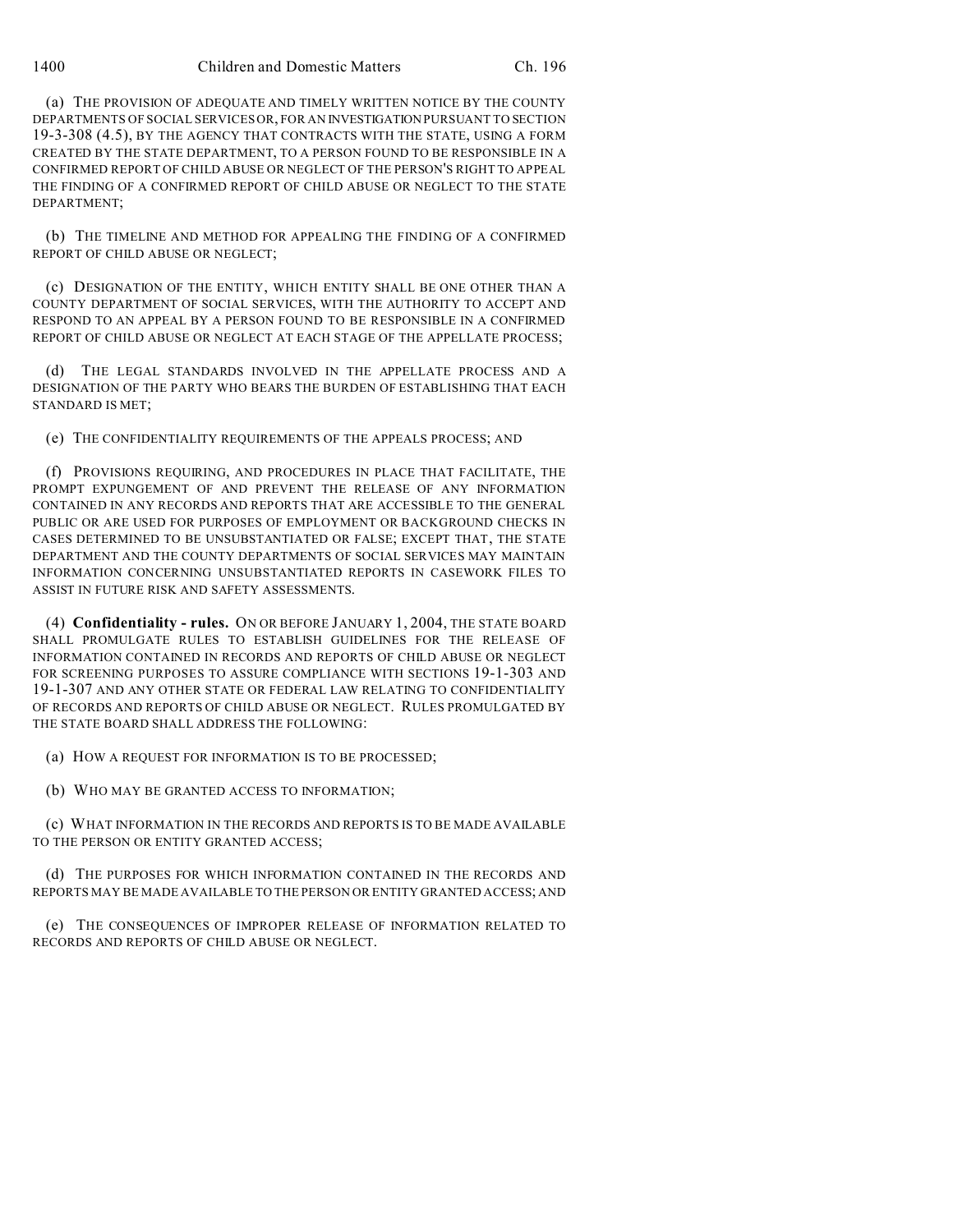**SECTION 4.** 14-10-123.3, Colorado Revised Statutes, is amended to read:

**14-10-123.3. Requests for parental responsibility for a child by grandparents.** Whenever a grandparent seeks parental responsibility for his or her grandchild pursuant to the provisions of this article, the court entering such order shall consider any credible evidence of the grandparent's past conduct of child abuse or neglect. Such evidence may include, but shall not be limited to, medical records, school records, police reports, records of the state central registry of child protection, INFORMATION CONTAINED IN RECORDS AND REPORTS OF CHILD ABUSE OR NEGLECT, and court records RECEIVED BY THE COURT PURSUANT TO SECTION 19-1-307 (2) (f).

**SECTION 5. Repeal.** 19-1-103 (29.5), Colorado Revised Statutes, is repealed as follows:

**19-1-103. Definitions.** As used in this title or in the specified portion of this title, unless the context otherwise requires:

(29.5) "Conviction", as used in section 19-3-313, means a verdict of guilty by a judge or jury or a plea of guilty or nolo contendere that is accepted by the court. "Conviction" also includes a deferred judgment and sentence.

**SECTION 6.** 19-1-117.7, Colorado Revised Statutes, is amended to read:

**19-1-117.7. Requests for placement - legal custody by grandparents.** Whenever a grandparent seeks the placement of his or her grandchild in the grandparent's home or seeks the legal custody of his or her grandchild pursuant to the provisions of this title, the court entering such order shall consider any credible evidence of the grandparent's past conduct of child abuse or neglect. Such evidence may include, but shall not be limited to, medical records, school records, police reports, records of the state central registry of child protection, INFORMATION CONTAINED IN RECORDS AND REPORTS OF CHILD ABUSE OR NEGLECT, and court records RECEIVED BY THE COURT PURSUANT TO SECTION 19-1-307 (2) (f).

**SECTION 7.** 19-1-205 (3) (a), Colorado Revised Statutes, is amended, and the said 19-1-205 (3) is further amended BY THE ADDITION OF A NEW PARAGRAPH, to read:

**19-1-205. Selection of CASA volunteers.** (3) A prospective CASA volunteer's application shall include:

(a) A copy of any criminal history record central registry record, and motor vehicle record;

(a.5) WRITTEN AUTHORIZATION FOR THE CASA PROGRAM TO OBTAIN INFORMATION CONTAINED IN ANY RECORDS OR REPORTS OF CHILD ABUSE OR NEGLECT CONCERNING THE PROSPECTIVE CASA VOLUNTEER;

**SECTION 8.** 19-1-307 (2), (2.5), and (3), Colorado Revised Statutes, are amended, and the said 19-1-307 is further amended BY THE ADDITION OF A NEW SUBSECTION, to read: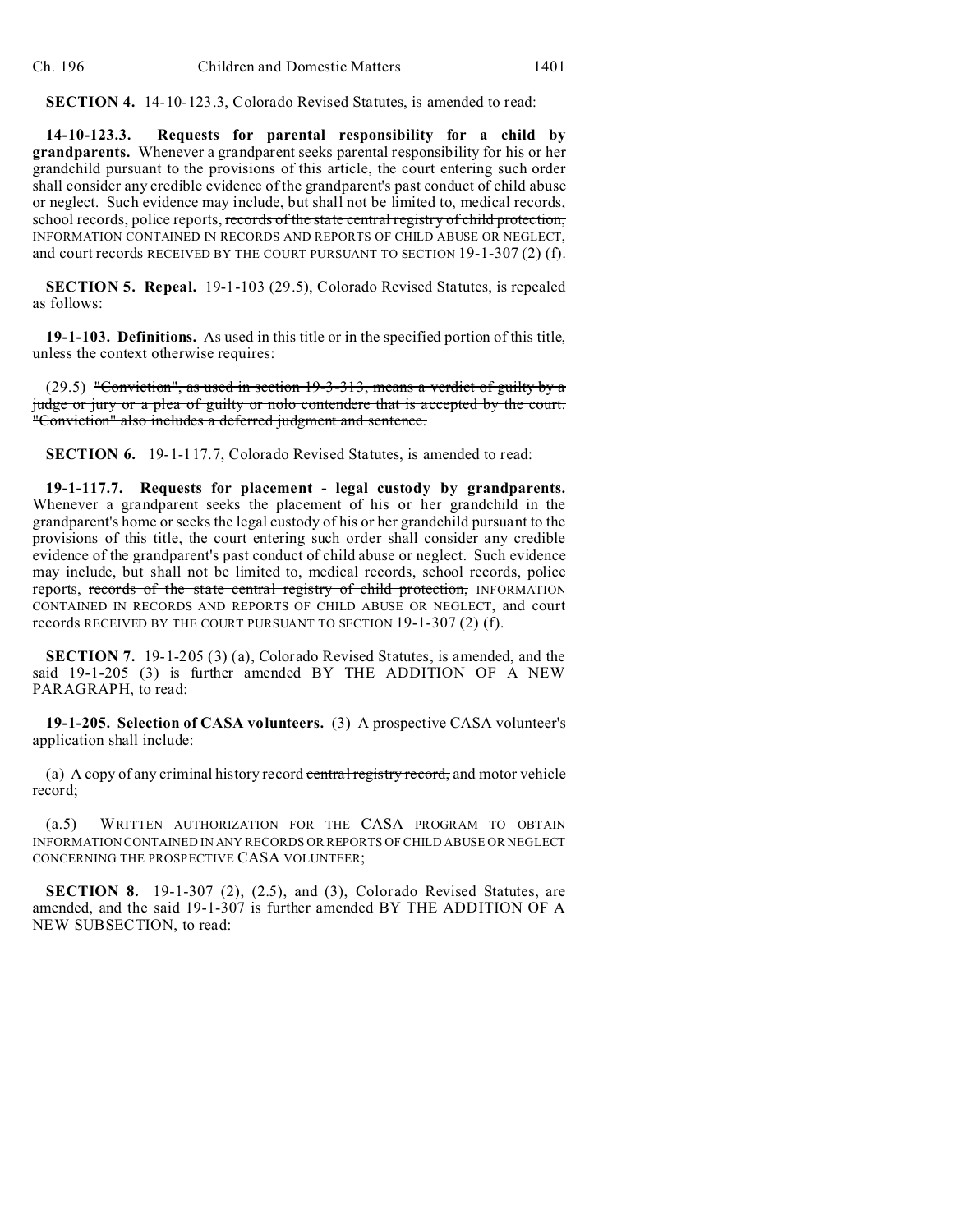1402 Children and Domestic Matters Ch. 196

**19-1-307. Dependency and neglect records and information - access - fee records and reports fund - misuse of information - penalty.** (2) **Records and reports - access to certain persons - agencies.** Except as otherwise provided in section 19-1-303, only the following persons or agencies shall be given access to child abuse or neglect records and reports:

(a) The law enforcement agency, district attorney, coroner, or county or district department of social services investigating a report of a known or suspected incident of child abuse or neglect or treating a child or family which is the subject of the report; and, in addition to said reports and records, the law enforcement agency, district attorney, coroner, or county department shall have access to the state central registry of child protection for information under the name of the child or the suspected perpetrator;

(b) A physician who has before him or her a child whom the physician reasonably suspects to be abused or neglected;

(c) An agency having the legal responsibility or authorization to care for, treat, or supervise a child who is the subject of a report or record or a parent, guardian, legal custodian, or other person who is responsible for the child's health or welfare;

(d) Any person named in the report or record who was alleged as a child to be abused or neglected or, if the child named in the report or record is a minor or is otherwise incompetent at the time of the request, his or her guardian ad litem;

(e) A parent, guardian, legal custodian, or other person responsible for the health or welfare of a child named in a report, or the assigned designee of any such person acting by and through a validly executed power of attorney, with protection for the identity of reporters and other appropriate persons;

(f) A court, upon its finding that access to such records may be necessary for determination of an issue before such court, but such access shall be limited to in camera inspection unless the court determines that public disclosure of the information contained therein is necessary for the resolution of an issue then pending before it;

 $(g)$  The state central registry of child protection;

- (h) All members of a child protection team;
- (i) Such other persons as a court may determine, for good cause;

(j) The STATE department of human services or a county or district department of social services or a child placement agency investigating an applicant for a license to operate a child care facility or agency pursuant to section 26-6-107, C.R.S., when the applicant, as a requirement of the license application, has given written authorization to the licensing authority to obtain INFORMATION CONTAINED IN RECORDS OR reports of child abuse or neglect. or to review the state central registry of child protection. Access to the state central registry RECORDS AND REPORTS OF CHILD ABUSE OR NEGLECT granted to the named department or agencies shall serve only as the basis for further investigation.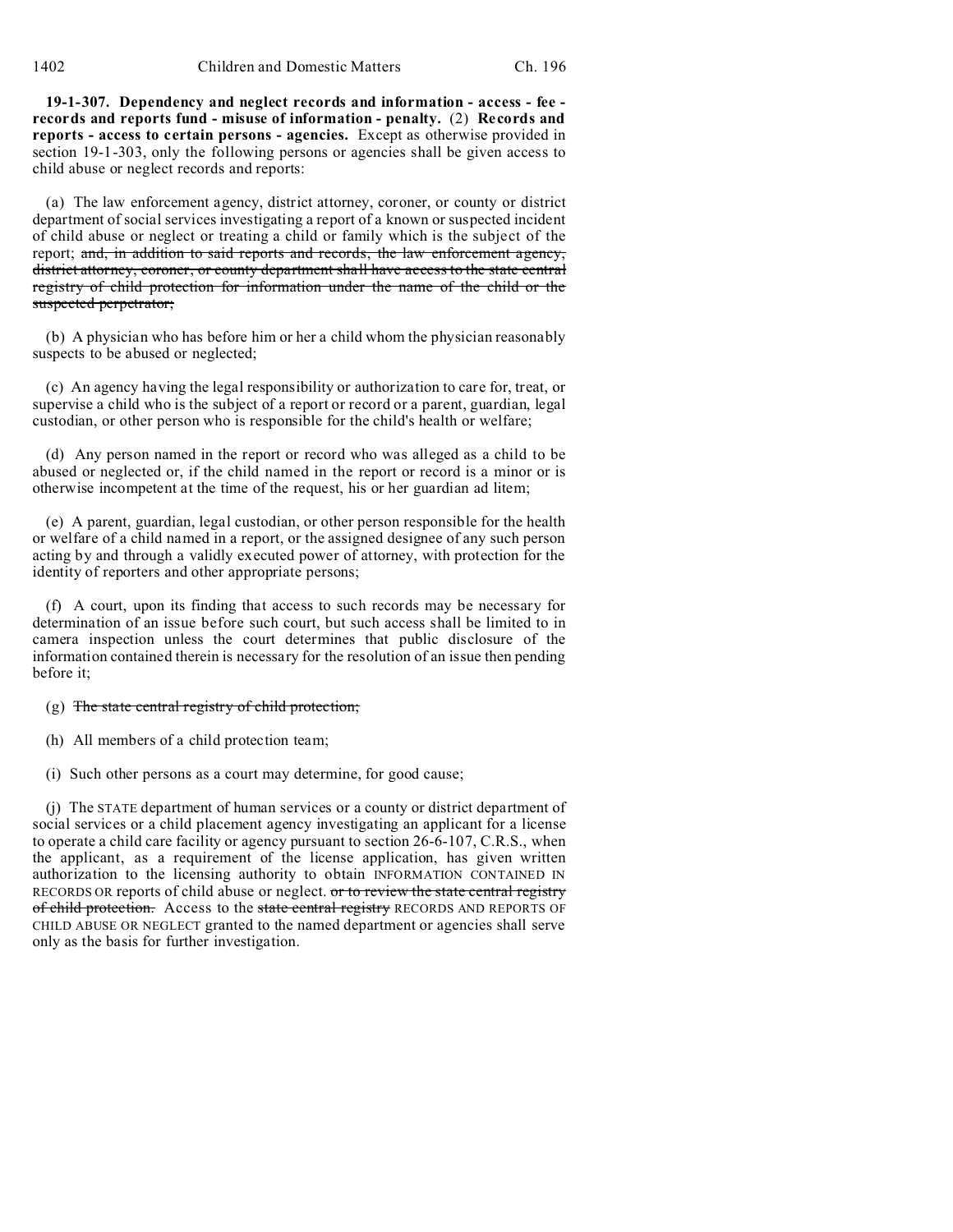(k) The state central registry of child protection DEPARTMENT OF HUMAN SERVICES, when requested in writing by any operator of a facility or agency that is licensed by the STATE department of human services pursuant to section 26-6-107, C.R.S., to check the state central registry of child protection RECORDS OR REPORTS OF CHILD ABUSE OR NEGLECT for the purpose of screening an applicant for employment or a current employee. Any such operator who requests such information concerning an individual who is neither a current employee nor an applicant for employment commits a class 1 misdemeanor and shall be punished as provided in section 18-1.3-501, C.R.S. Within ten days of the operator's request, the central registry STATE DEPARTMENT OF HUMAN SERVICES shall provide the incident date OF THE REPORT OF THE INCIDENT, the location of investigation, the type of abuse and neglect, and the county which investigated the incident contained in the confirmed reports of child abuse and neglect. Any such operator who releases any information obtained under this paragraph (k) to any other person shall be deemed to have violated the provisions of section 19-3-313 (10) SUBSECTION (4) OF THIS SECTION and shall be subject to the penalty therefor.

 $(k.5)$  The state central registry of child protection STATE DEPARTMENT OF HUMAN SERVICES, when requested in writing by a qualified county department of social services, individual, or child placement agency approved to conduct home study investigations and reports pursuant to section 19-5-207.5 (2) (b) (I) for purposes of screening a prospective adoptive parent under section 19-5-207 (2.5) (a). Within ten days after the request, the central registry STATE DEPARTMENT OF HUMAN SERVICES shall provide the incident date OF THE REPORT OF THE INCIDENT, the location of investigation, the type of abuse and neglect, and the county that investigated the incident contained in the confirmed reports of child abuse or neglect. The county department, individual, or child placement agency shall be subject to the fee assessment established in subsection (2.5) of this section. Any employee of the county department or the child placement agency or any individual who releases any information obtained under this paragraph (k.5) to any person other than the adoption court shall be deemed to have violated the provisions of section  $19-3-313$  (10) SUBSECTION (4) OF THIS SECTION and shall be subject to penalty therefor.

(1) The state central registry of child protection DEPARTMENT OF HUMAN SERVICES, when requested in writing by the department of education to check the central registry RECORDS OR REPORTS OF CHILD ABUSE OR NEGLECT for the purpose of aiding the department OF EDUCATION in its investigation of an allegation of abuse by an employee of a school district in this state. Within ten days of the department's DEPARTMENT OF EDUCATION'S request, the central registry STATE DEPARTMENT OF HUMAN SERVICES shall provide the incident date OF THE REPORT OF THE INCIDENT, the location of investigation, the type of abuse and OR neglect, and the county which investigated the incident contained in the confirmed reports of child abuse and OR neglect. The department of education shall be subject to the fee assessment established in subsection (2.5) of this section. Any employee of the department of education who releases any information obtained under this paragraph (l) to any person not authorized to receive such information pursuant to the provisions of section 22-32-109.7, C.R.S., or any member of the board of education of a school district who releases such information obtained pursuant to said section shall be deemed to have violated the provisions of section  $19-3-313$  (10) SUBSECTION (4) OF THIS SECTION and shall be subject to the penalty therefor.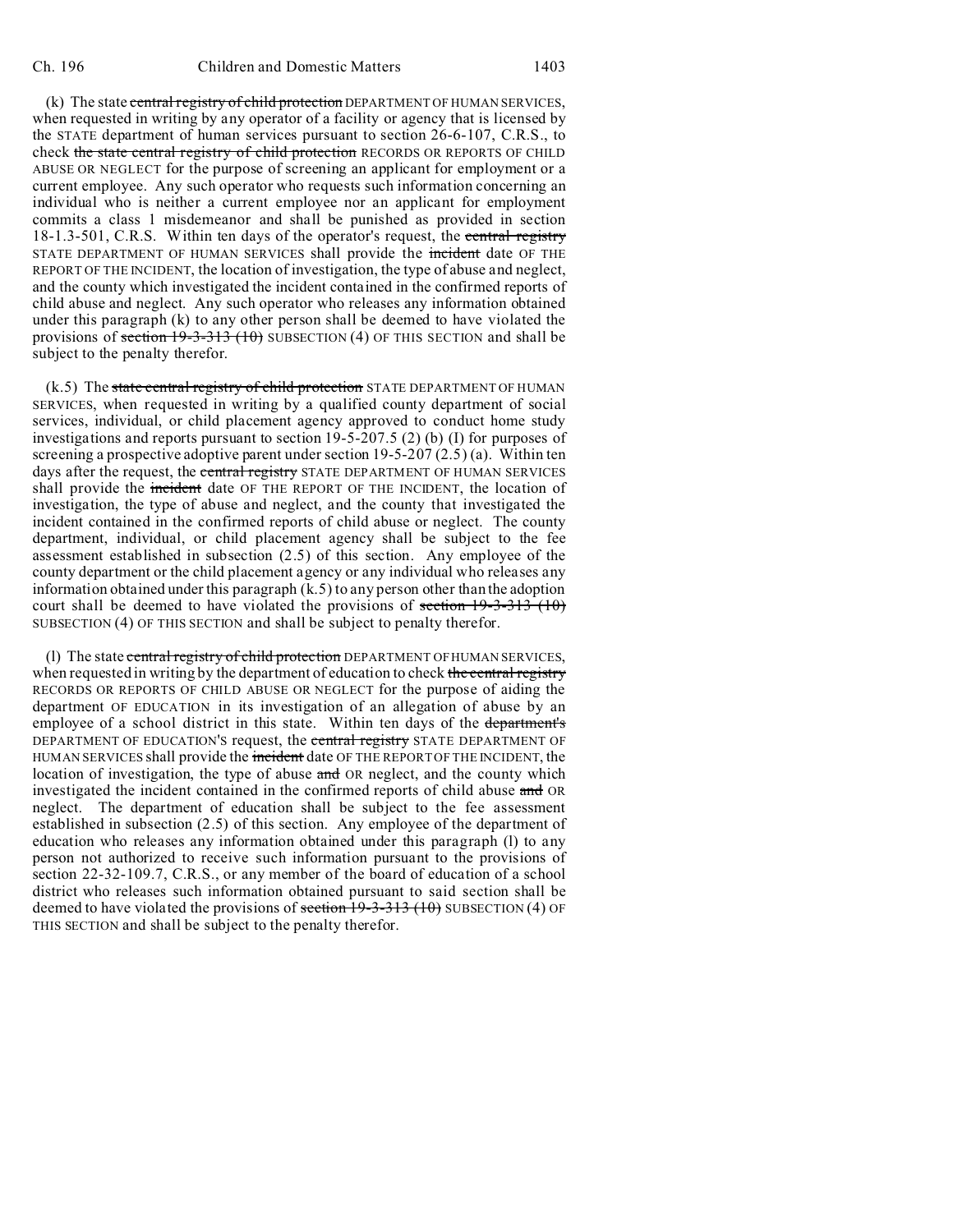(m) The state departments of health care policy and financing and DEPARTMENT OF human services and the county departments of social services, for the following purposes:

(I) Screening any person who seeks employment with, is currently employed by, or who volunteers for service with the respective departments, STATE DEPARTMENT OF HUMAN SERVICES, DEPARTMENT OF HEALTH CARE POLICY AND FINANCING, OR A COUNTY DEPARTMENT OF SOCIAL SERVICES, if such person's responsibilities include direct contact with children;

(II) Conducting evaluations pursuant to section 14-10-127, C.R.S.;

(III) Screening any person who will be responsible to provide child care pursuant to a contract with a county department for placements out of the home or private child care;

(IV) Screening prospective adoptive parents;

(n) Private adoption agencies, for the purpose of screening prospective adoptive parents;

(o) A person, agency, or organization engaged in a bona fide research or evaluation project or audit, but without information identifying individuals named in a report, unless having said identifying information open for review is essential to the research and evaluation, in which case the executive director of the state department of human services shall give prior written approval and the child through a legal representative shall give permission to release the identifying information;

(p) The governing body as defined in section 19-1-103 (54) and the citizen review panels created pursuant to section 19-3-211, for the purposes of carrying out their conflict resolution duties as set forth in section 19-3-211 and rules promulgated by the state department of human services;

(q) The state central registry of child protection, when requested in writing by the department of corrections, for aiding in determinations of recommended treatment, visitation approval, and supervised conditions. Within ten days after the department's request, the central registry shall provide the incident date, the location of investigation, the type of abuse and neglect, and the county that investigated the incident contained in the confirmed reports of child abuse and neglect. The department of corrections shall be subject to the fee assessment established in subsection  $(2.5)$  of this section.

(r) The STATE department of human services investigating an applicant for a supervisory employee position or an employee of a guest child care facility pursuant to section 26-6-103.5, C.R.S., when the applicant or employee, as a requirement of application for employment, has given written authorization to the STATE department of human services to obtain CHECK RECORDS OR reports of child abuse or neglect. or to review the state central registry of child protection.

(s) THE STATE DEPARTMENT OF HUMAN SERVICES INVESTIGATING A PROSPECTIVE CASA VOLUNTEER FOR THE CASA PROGRAM WHEN THE PROSPECTIVE CASA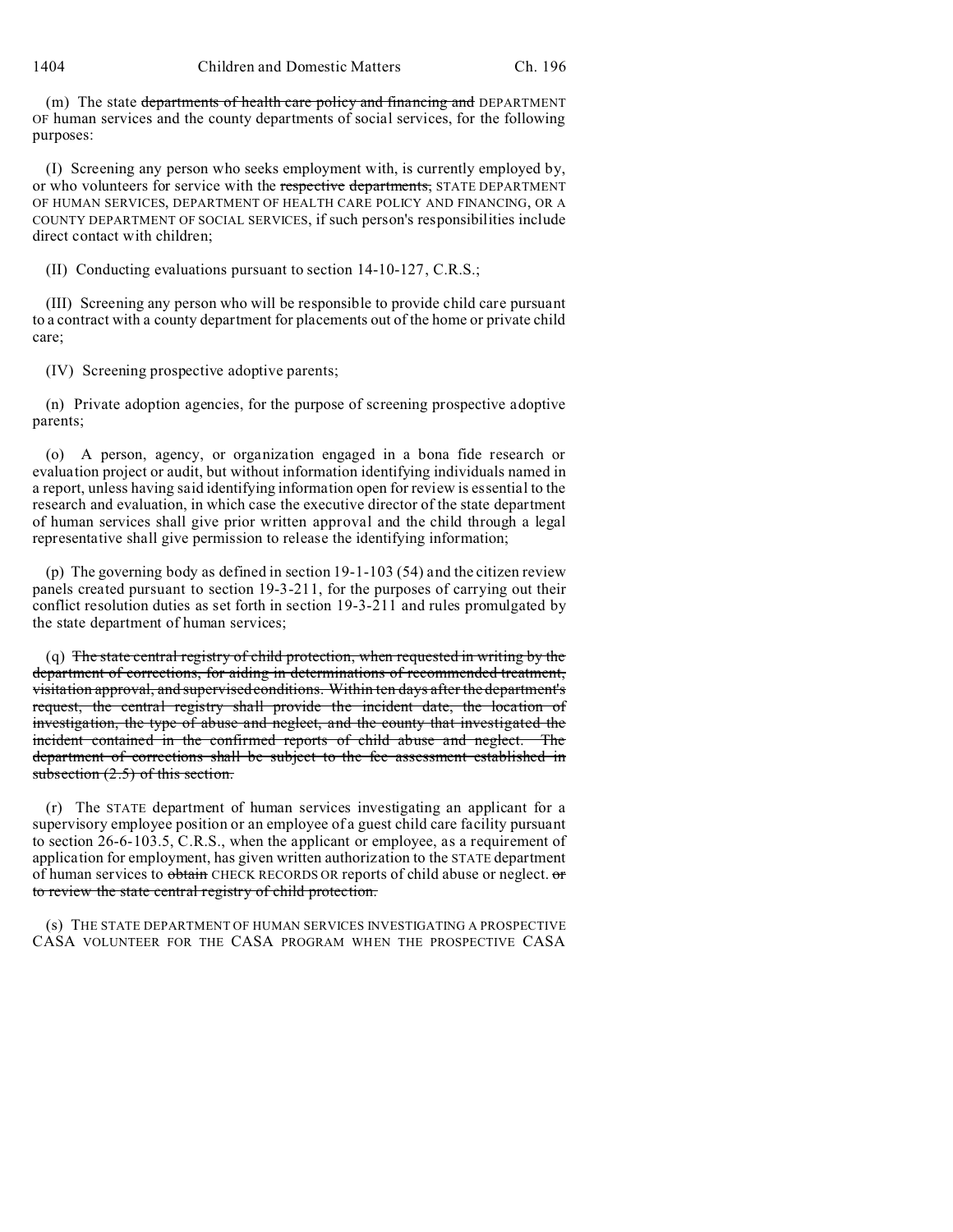VOLUNTEER HAS GIVEN WRITTEN AUTHORIZATION TO THE CASA PROGRAM TO CHECK ANY RECORDS OR REPORTS OF CHILD ABUSE OR NEGLECT PURSUANT TO SECTION 19-1-205 (3) (a.5).

(2.5) Any person or agency provided information from the state central registry DEPARTMENT OF HUMAN SERVICES pursuant to paragraphs  $(i)$ ,  $(k)$  to  $(0)$ , and  $(q)$ PARAGRAPH (i) AND PARAGRAPHS (k) TO (o) of subsection (2) of this section and any child placement agency shall be assessed a fee which shall be established and collected pursuant to section 19-3-313 (14) RULE ESTABLISHED BY THE STATE BOARD OF HUMAN SERVICES. THE FEE ESTABLISHED SHALL NOT EXCEED THE DIRECT AND INDIRECT COSTS OF ADMINISTERING PARAGRAPH (i) AND PARAGRAPHS (k) TO (o) OF SUBSECTION (2) OF THIS SECTION AND THE DIRECT AND INDIRECT COSTS OF ADMINISTERING SECTION 19-3-313.5 (3) AND (4). ALL FEES COLLECTED IN ACCORDANCE WITH THIS SUBSECTION (2.5) SHALL BE TRANSMITTED TO THE STATE TREASURER WHO SHALL CREDIT THE SAME TO THE RECORDS AND REPORTS FUND, WHICH FUND IS HEREBY CREATED. ON JANUARY 1, 2004, THE STATE TREASURER SHALL TRANSFER THE MONEYS IN THE CENTRAL REGISTRY FUND CREATED IN SECTION 19-3-313 (14) TO THE RECORDS AND REPORTS FUND CREATED IN THIS SUBSECTION (2.5). THE MONEYS IN THE RECORDS AND REPORTS FUND SHALL BE SUBJECT TO ANNUAL APPROPRIATION BY THE GENERAL ASSEMBLY FOR THE DIRECT AND INDIRECT COSTS OF ADMINISTERING PARAGRAPH (i) AND PARAGRAPHS (k) TO (o) OF SUBSECTION (2) OF THIS SECTION AND FOR THE DIRECT AND INDIRECT COSTS OF ADMINISTERING SECTION 19-3-313.5 (3) AND (4).

(3) After a child who is the subject of a report to the central registry STATE DEPARTMENT OF HUMAN SERVICES reaches the age of eighteen years, access to that report shall be permitted only if a sibling or offspring of such child is before any person mentioned in subsection (2) of this section and is a suspected victim of child abuse or neglect. The amount and type of information released shall depend upon the source of the report and shall be determined by regulations established by the director of the central registry. However, under no circumstances shall the information be released unless the person requesting such information is entitled thereto as confirmed by the director of the central registry and the information released states whether or not the report is founded or unfounded. A person given access to the names or other information identifying the subject of a report shall not divulge or make public any identifying information unless he or she is a district attorney or other law enforcement official and the purpose is to initiate court action or unless he or she is the subject of a report.

(4) ANY PERSON WHO IMPROPERLY RELEASES OR WHO WILLFULLY PERMITS OR ENCOURAGES THE RELEASE OF DATA OR INFORMATION CONTAINED IN THE RECORDS AND REPORTS OF CHILD ABUSE OR NEGLECT TO PERSONS NOT PERMITTED ACCESS TO SUCH INFORMATION BY THIS SECTION OR BY SECTION 19-1-303 COMMITS A CLASS 1 MISDEMEANOR AND SHALL BE PUNISHED AS PROVIDED IN SECTION18-1.3-501,C.R.S.

**SECTION 9.** 19-3-305 (2), Colorado Revised Statutes, is amended to read:

**19-3-305. Required report of postmortem investigation.** (2) The county department shall forward a copy of such report to the central registry as provided for in section 19-3-313 STATE DEPARTMENT OF HUMAN SERVICES.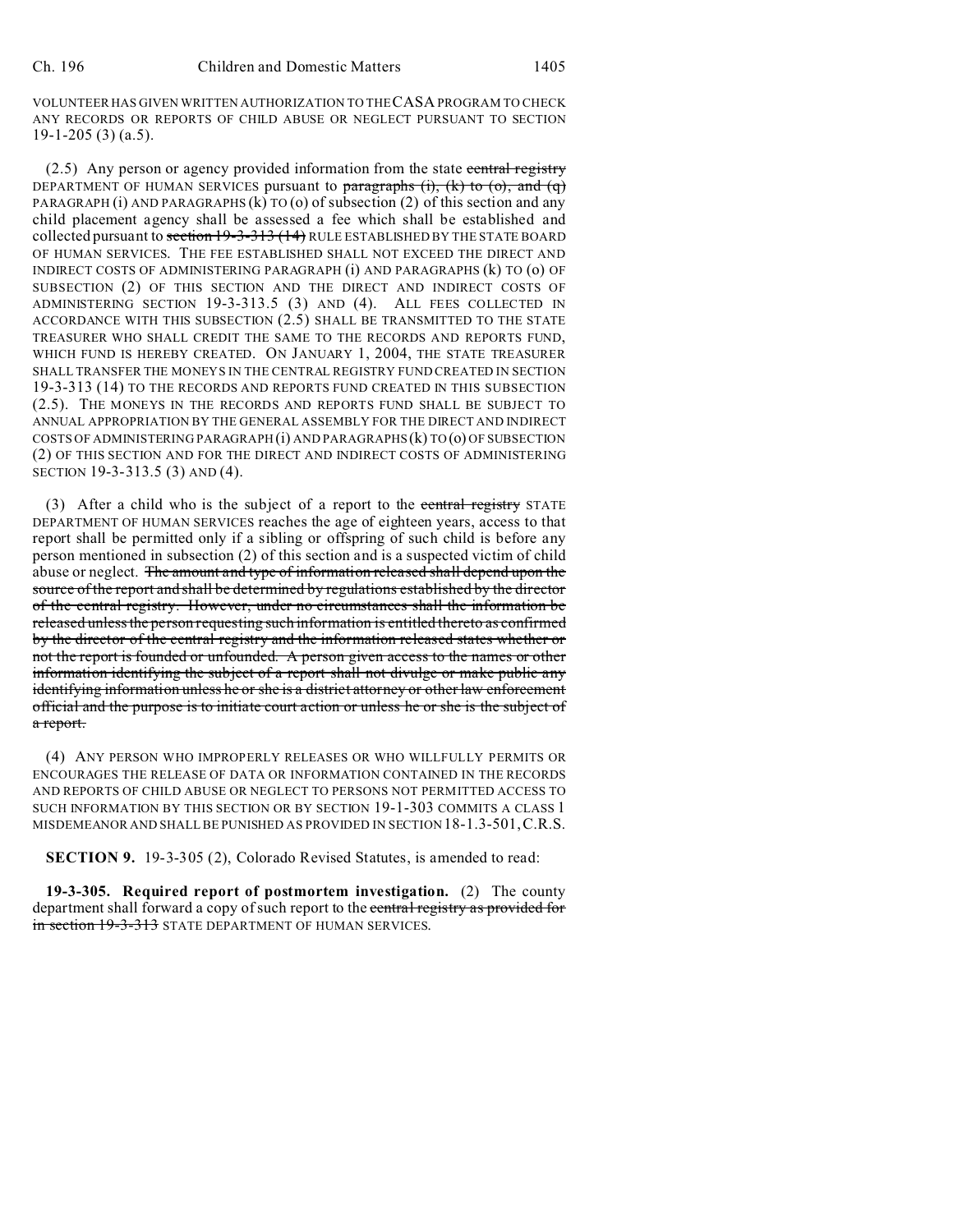## **SECTION 10.** 19-3-307 (1), Colorado Revised Statutes, is amended to read:

**19-3-307. Reporting procedures.** (1) Reports of known or suspected child abuse or neglect made pursuant to this article shall be made immediately to the county department or the local law enforcement agency and shall be followed promptly by a written report prepared by those persons required to report. The county department shall forward a copy of its own SUBMIT A report of confirmed child abuse or neglect within sixty days of receipt of the report to the central registry on forms supplied STATE DEPARTMENT IN A MANNER PRESCRIBED by the state department.

**SECTION 11.** 19-3-308 (4) (a), (5), and (5.3) (a), Colorado Revised Statutes, are amended, and the said 19-3-308 is further amended BY THE ADDITION OF A NEW SUBSECTION, to read:

**19-3-308. Action upon report of intrafamilial, institutional, or third-party abuse - child protection team.** (4) (a) The county department, except as provided in subsections (5) and (5.3) of this section, shall be the agency responsible for the coordination of all investigations of all reports of known or suspected incidents of intrafamilial abuse or neglect. The county department shall arrange for such investigations to be conducted by persons trained to conduct either the complete investigation or such parts thereof as may be assigned. The county department shall conduct the investigation in conjunction with the local law enforcement agency, to the extent a joint investigation is possible and deemed appropriate, and any other appropriate agency. The county department may arrange for the initial investigation to be conducted by another agency with personnel having appropriate training and skill. The county department shall provide for persons to be continuously available to respond to such reports. Contiguous counties may cooperate to fulfill the requirements of this subsection (4). The county department or other agency authorized to conduct the investigation pursuant to this subsection (4), for the purpose of such investigation, shall have access to the state central registry of child protection RECORDS AND REPORTS OF CHILD ABUSE OR NEGLECT MAINTAINED BY THE STATE DEPARTMENT for information under the name of the child or the suspected perpetrator.

(5) If a local law enforcement agency receives a report of a known or suspected incident of intrafamilial abuse or neglect, it shall forthwith attempt to contact the county department in order to refer the case for investigation. If the local law enforcement agency is unable to contact the county department, it shall forthwith make a complete investigation and may institute appropriate legal proceedings on behalf of the subject child or other children under the same care. As a part of an investigation pursuant to this subsection (5), the local law enforcement agency shall have access to the state central registry of child protection RECORDS AND REPORTS OF CHILD ABUSE OR NEGLECT MAINTAINED BY THE STATE DEPARTMENT for information under the name of the child or the suspected perpetrator. The local law enforcement agency, upon the receipt of a report and upon completion of any investigation it may undertake, shall forthwith forward a summary of the investigatory data plus all relevant documents to the county department.

(5.3) (a) Local law enforcement agencies shall have the responsibility for the coordination and investigation of all reports of third-party abuse or neglect by persons ten years of age or older. Upon receipt of a report, if the local law enforcement agency reasonably believes that the protection and safety of a child is at risk due to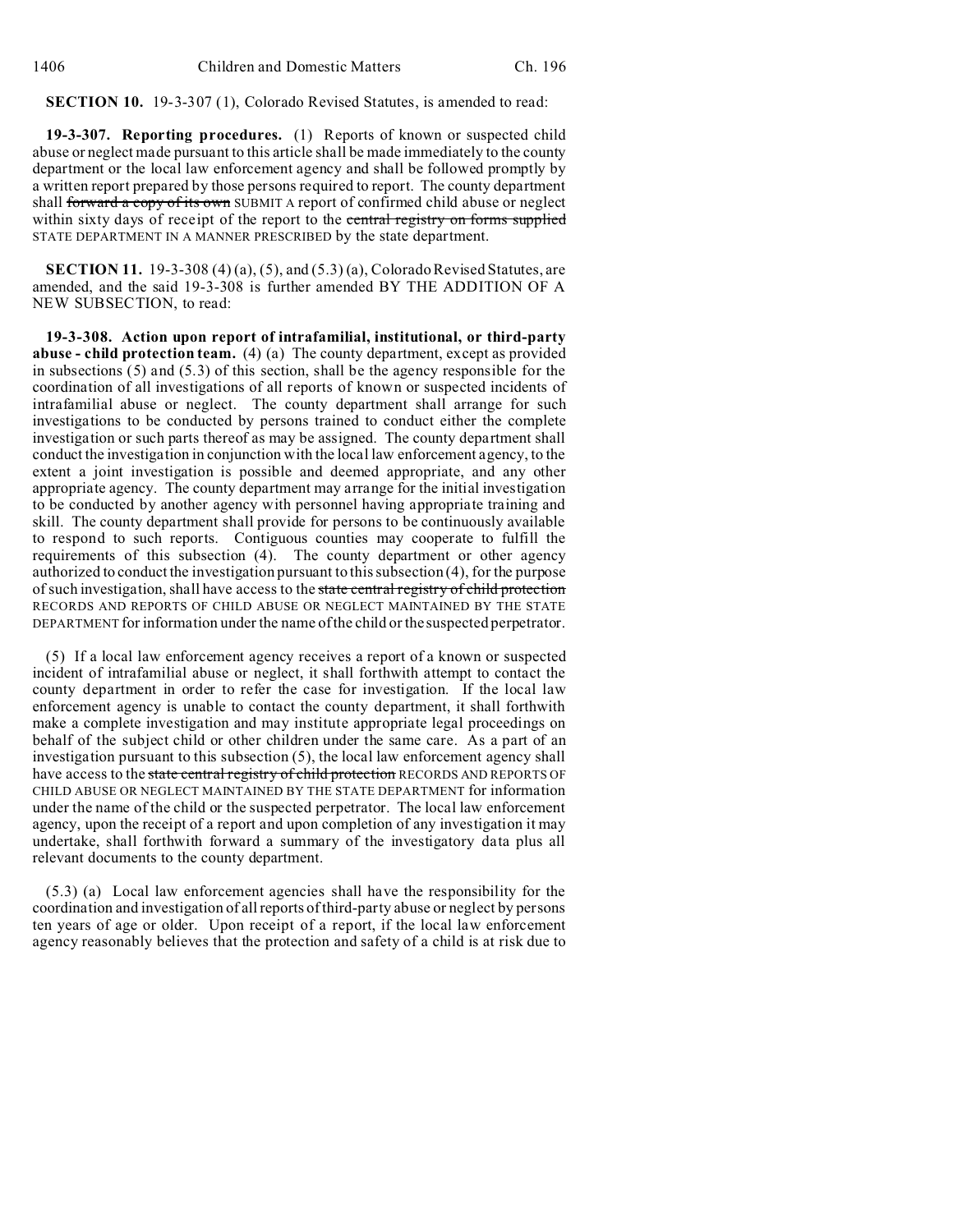an act or omission on the part of persons responsible for the child's care, such agency shall notify the county department of social services for an assessment regarding neglect or dependency. In addition, the local law enforcement agency shall refer to the county department of social services any report of third-party abuse or neglect in which the person allegedly responsible for such abuse or neglect is under age ten. Upon the completion of an investigation, the local law enforcement agency shall forward a copy of its investigative report to the county department of social services. The county department shall review the law enforcement investigative report and shall determine whether the report contains information that constitutes a case of confirmed child abuse and requires it to be filed with SUBMITTED TO the state central registry in accordance with section  $19-3-313$  (2) (a) DEPARTMENT, which report, upon such determination, shall be filed with SUBMITTED TO the state central registry DEPARTMENT IN THE MANNER PRESCRIBED BY THE STATE DEPARTMENT within sixty days of AFTER the receipt of the report by the county department.

(11) UPON A FINDING THAT A REPORT CONTAINS INFORMATION THAT CONSTITUTES A CASE OF CONFIRMED CHILD ABUSE OR NEGLECT THAT REQUIRES IT TO BE SUBMITTED TO THE STATE DEPARTMENT, THE PERSON WHO IS FOUND TO BE RESPONSIBLE FOR THE ABUSE OR NEGLECT OF A CHILD IN THE CONFIRMED REPORT SHALL BE GIVEN TIMELY NOTICE OF THIS FINDING AND OF THE RIGHT TO APPEAL PURSUANT TO RULES ESTABLISHED BY THE STATE BOARD PURSUANT TO SECTION 19-3-313.5 (3).

**SECTION 12.** 19-3-505 (6), Colorado Revised Statutes, is amended to read:

**19-3-505. Adjudicatory hearing - findings - adjudication.** (6) When the court finds that the allegations of the petition are not supported by a preponderance of the evidence, the court shall order the petition dismissed and the child discharged from any detention or restriction previously ordered. His or her parents, guardian, or legal custodian shall also be discharged from any restriction or other previous temporary order. The court shall inform the respondent that, pursuant to section  $19-3-313(7)$ (c) 19-3-313.5 (3) (f), the department may hold a hearing, as soon as possible, to show cause why the respondent's name should not be removed from the central registry SHALL EXPUNGE THE RECORDS AND REPORTS FOR PURPOSES RELATED TO EMPLOYMENT OR BACKGROUND CHECKS.

**SECTION 13.** 19-5-207 (2.5) (a), Colorado Revised Statutes, is amended to read:

**19-5-207. Written consent and home study report for public adoptions.** (2.5) (a) In all petitions for adoption, whether by the court, the county department of social services, or child placement agencies, in addition to the written home study report described in subsection (2) of this section, the court shall require the county department of social services, the designated qualified individual, or the child placement agency to conduct a criminal HISTORY records check for any prospective adoptive parent and to report to the court any case in which a record check reveals that the prospective adoptive parent was convicted at any time of a felony or misdemeanor in one of the following areas: Child abuse or neglect; spousal abuse; any crime against a child; any crime, the underlying factual basis of which has been found by the court on the record to include an act of domestic violence, as defined in section 18-6-800.3, C.R.S.; violation of a restraining order, as described in section 18-6-803.5, C.R.S.; any crime involving violence, rape, sexual assault, or homicide; or any felony physical assault or battery conviction or felony drug-related conviction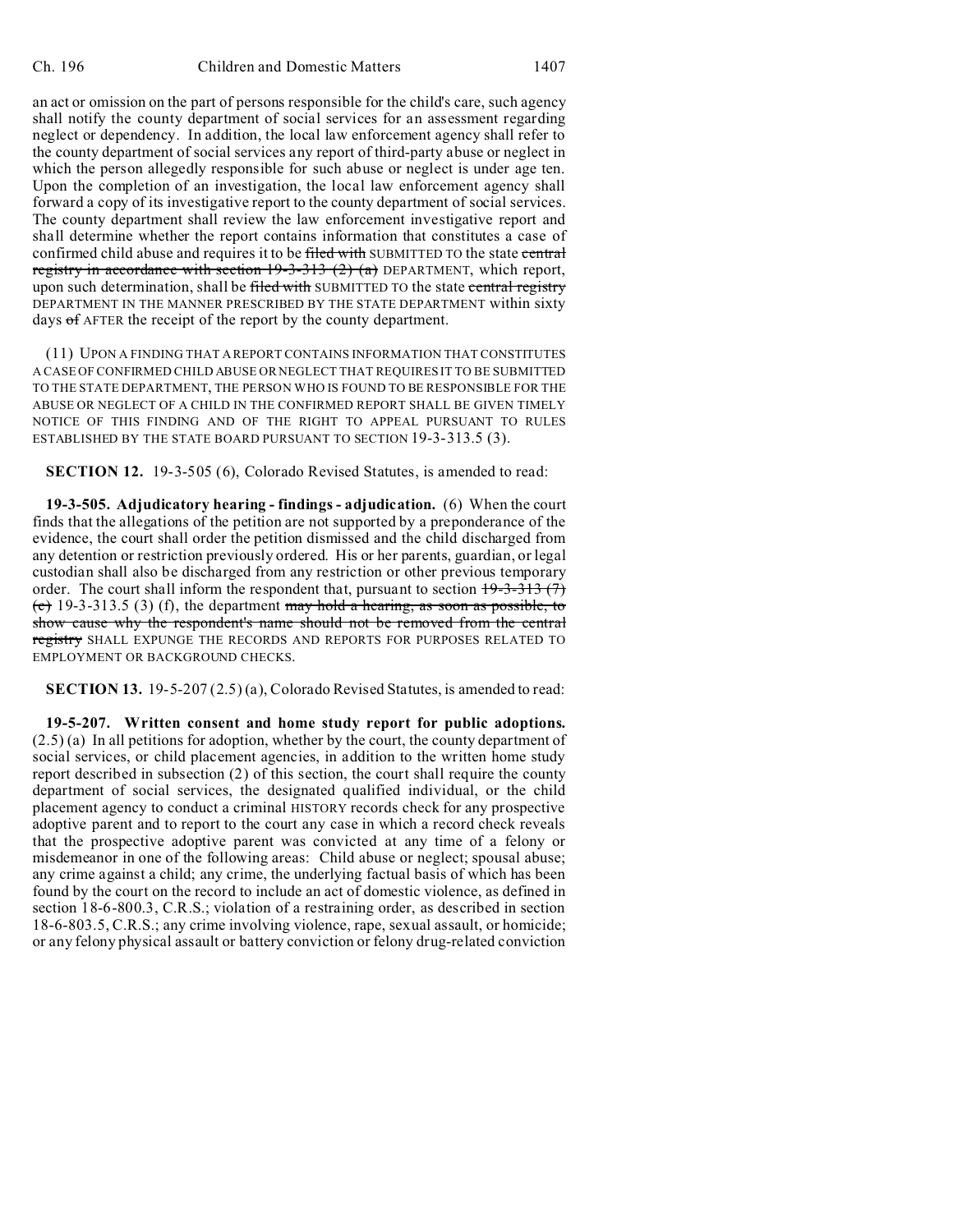within, at a minimum, the past five years. No person convicted of a felony offense specified in this subsection (2.5) shall be allowed to adopt a child. In addition to the criminal HISTORY records check, the county department of social services, the individual, or the child placement agency conducting the investigation shall access the state central registry of child protection CONTACT THE STATE DEPARTMENT OF HUMAN SERVICES to determine whether the prospective adoptive parent or parents are the subject of HAVE BEEN FOUND TO BE RESPONSIBLE IN a CONFIRMED report of known or suspected child abuse OR NEGLECT. Pursuant to section  $19-1-307(2)$  (k.5), information shall be made available if a person's name is on the central registry of child protection or has been designated as "status pending" pursuant to section <del>19-3-313.</del>

**SECTION 14.** 22-1-121 (2), Colorado Revised Statutes, is amended to read:

**22-1-121. Nonpublic schools - employment of personnel - notification by department of education.** (2) Any information received by the governing board of a nonpublic school pursuant to subsection (1) of this section shall be confidential information and not subject to the provisions of part 2 of article 72 of title 24, C.R.S. Any person who releases information obtained pursuant to the provisions of said subsection (1) or who makes an unauthorized request for information from the department shall be subject to the penalties set forth in section 24-72-206, C.R.S.; except that any person who releases information received from the department of education concerning information contained in the state central registry of child protection RECORDS AND REPORTS OF CHILD ABUSE OR NEGLECT MAINTAINED BY THE STATE DEPARTMENT OF HUMAN SERVICES shall be deemed to have violated section 19-3-313 (10), C.R.S. 19-1-307 (4), C.R.S.

**SECTION 15.** 22-2-119 (1) (b) (II), (1) (b) (III), and (2), Colorado Revised Statutes, are amended to read:

**22-2-119. Department of education - inquiries by boards of education concerning prospective employees.** (1) When an inquiry is made by a board of education of a school district pursuant to the provisions of section 22-32-109.7 (1) or (1.5) or by the governing board of a nonpublic school pursuant to the provisions of section 22-1-121 concerning a prospective or current employee, the department shall provide the following information concerning such person:

(b) (II) The department of education shall not disclose to any prospective employer any information reported to the department from a school district pursuant to section 22-32-109.7 (3) unless and until the department confirms that the allegation resulted in such person's name being placed on the state central registry of child protection established pursuant to section 19-3-313, C.R.S. A FINDING OF A CONFIRMED REPORT OF CHILD ABUSE OR NEGLECT. The department shall request a check of the central registry RECORDS AND REPORTS OF CHILD ABUSE OR NEGLECT MAINTAINED BY THE STATE DEPARTMENT OF HUMAN SERVICES pursuant to the provisions of section 19-1-307 (2) (l), C.R.S.

(III) If the department confirms that the allegation resulted in such person's name being placed on the central registry A FINDING OF A CONFIRMED REPORT OF CHILD ABUSE OR NEGLECT and the report concerning such person is subsequently sealed or expunged pursuant to the provisions of section  $+9-3-313$   $(7)$ , C.R.S. 19-3-313.5 (3)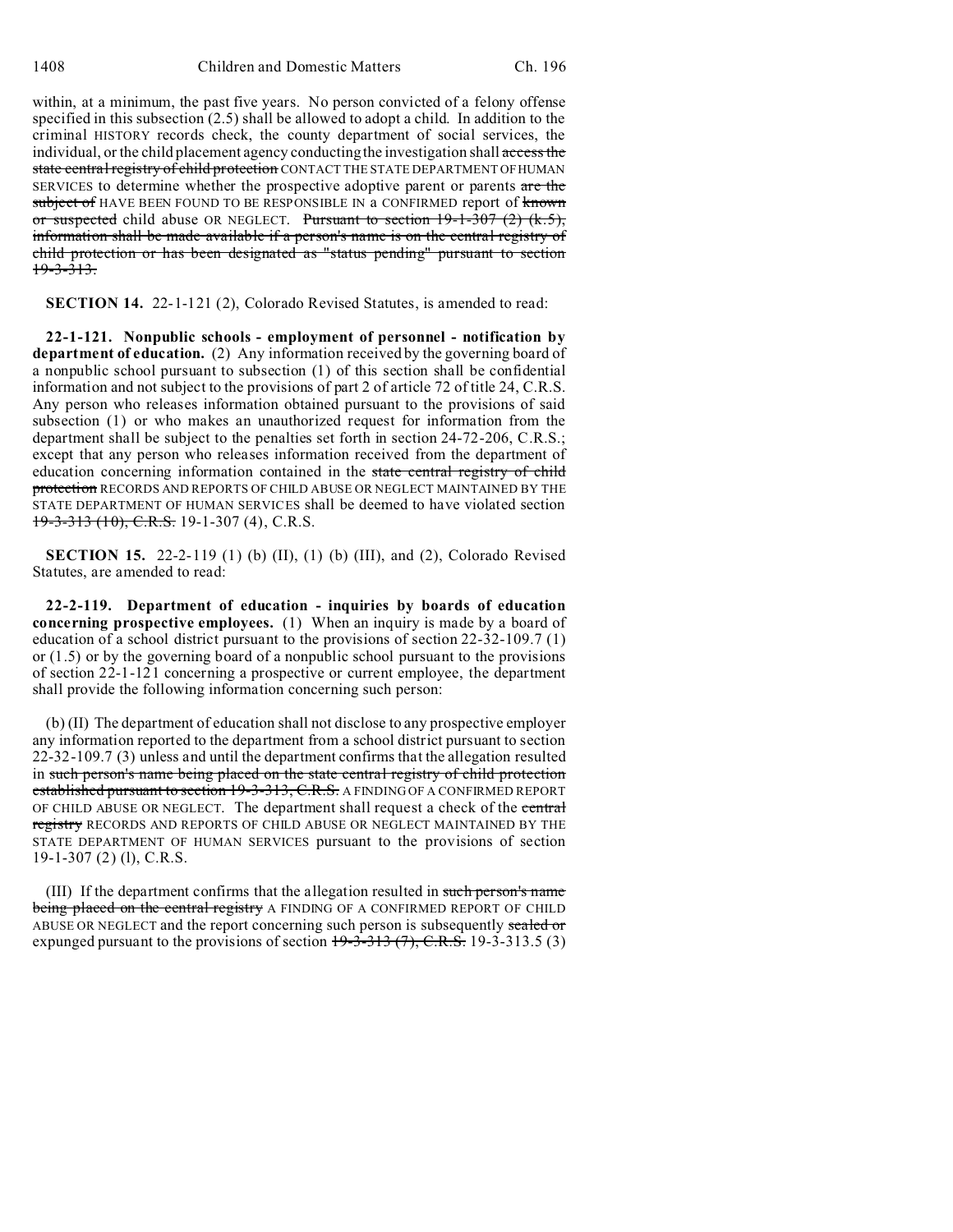$(f)$ , C.R.S., such person may notify the department that the report has been sealed or expunged. If the department verifies that the report has been sealed or expunged, the department shall remove such information about the person from the files kept by the department.

(2) Except for authorized inquiries made by boards of education, the department shall consider information held by the department to be confidential information and not subject to the provisions of part 2 of article 72 of title 24, C.R.S. Any person who releases such information in violation of this subsection (2) shall be subject to the penalties set forth in section 24-72-206, C.R.S.; except that any person who releases information received by the department concerning information contained in the state central registry of child protection RECORDS AND REPORTS OF CHILD ABUSE OR NEGLECT MAINTAINED BY THE STATE DEPARTMENT OF HUMAN SERVICES shall be deemed to have violated section  $19-3-313$  (10), C.R.S. 19-1-307 (4), C.R.S.

**SECTION 16.** 22-32-109.7 (4), Colorado Revised Statutes, is amended to read:

**22-32-109.7. Board of education - specific duties - employment of personnel.** (4) Any information received by a board of education pursuant to subsection (1) or (2) of this section shall be confidential information and not subject to the provisions of part 2 of article 72 of title 24, C.R.S. Any person who releases information obtained pursuant to the provisions of said subsections or who makes an unauthorized request for information from the department shall be subject to the penalties set forth in section 24-72-206, C.R.S.; except that any person who releases information received from the department of education concerning information contained in the state central registry of child protection RECORDS AND REPORTS OF CHILD ABUSE OR NEGLECT MAINTAINED BY THE STATE DEPARTMENT OF HUMAN SERVICES shall be deemed to have violated section  $19-3-313$  (10), C.R.S. 19-1-307 (4), C.R.S.

**SECTION 17.** 26-6-103.5 (2) (f) (III) and (2) (g) (III), Colorado Revised Statutes, are amended to read:

**26-6-103.5. Application of part - guest child care facilities.** (2) No person or entity shall operate a guest child care facility unless the following requirements are met:

(f) (III) The guest child care facility requests the state department to access the state central registry of child protection RECORDS AND REPORTS OF CHILD ABUSE OR NEGLECT to determine whether the supervisory employee or applicant for a supervisory employee position is the subject of HAS BEEN FOUND TO BE RESPONSIBLE IN a CONFIRMED report of known or suspected child abuse OR NEGLECT and the guest child care facility prohibits the hiring of any such person as a supervisory employee or terminates the employment of any such person as a supervisory employee. Pursuant to section 19-1-307 (2) (k), C.R.S., central registry information shall be made available if a person's name is on the central registry of child protection or has been designated as "status pending" pursuant to section 19-3-313 (5.5) (b), C.R.S. INFORMATION SHALL BE MADE AVAILABLE PURSUANT TO SECTION 19-1-307 (2) (k), C.R.S., AND RULES PROMULGATED BY THE STATE BOARD PURSUANT TO SECTION 19-3-313.5 (4), C.R.S.

(g) (III) The guest child care facility requests the state department to access the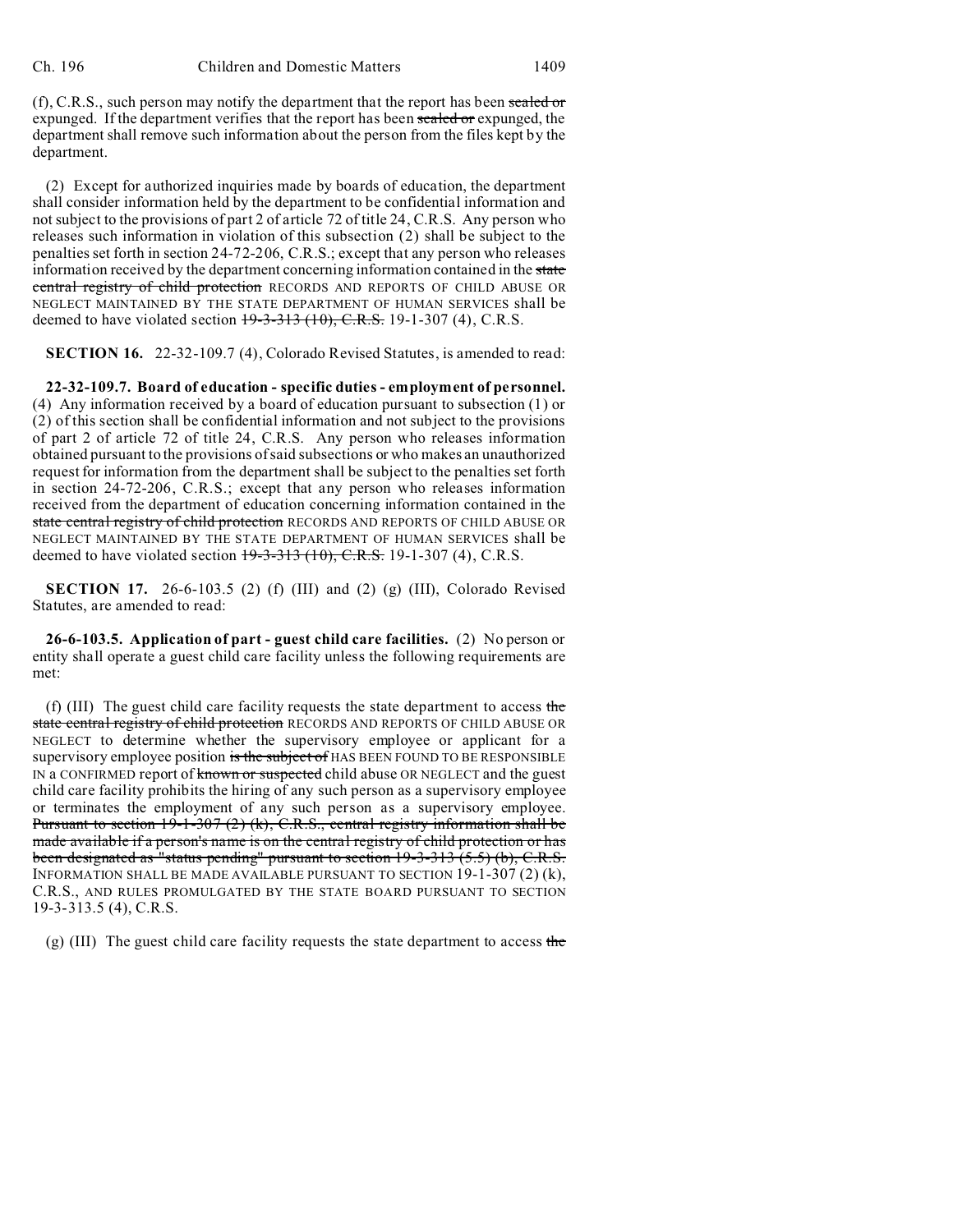state central registry of child protection RECORDS AND REPORTS OF CHILD ABUSE OR NEGLECT to determine whether the employee is the subject of HAS BEEN FOUND TO BE RESPONSIBLE IN a CONFIRMED report of known or suspected child abuse OR NEGLECT and the guest child care facility terminates the employment of any such person. Pursuant to section 19-1-307 (2) (k), C.R.S., central registry information shall be made available if a person's name is on the central registry of child protection or has been designated as "status pending" pursuant to section 19-3-313 (5.5) (b), C.R.S. INFORMATION SHALL BE MADE AVAILABLE PURSUANT TO SECTION 19-1-307 (2) (k), C.R.S., AND RULES PROMULGATED BY THE STATE BOARD PURSUANT TO SECTION 19-3-313.5 (4), C.R.S.

**SECTION 18.** The introductory portion to 26-6-105 (1) (b) and 26-6-105 (1) (b) (IV), Colorado Revised Statutes, are amended to read:

**26-6-105. Fees - when original applications, reapplications, and renewals for licensure are required - creation of child care licensing cash fund.** (1) (b) The STATE department may also establish fees pursuant to rules and regulations promulgated by the state board of human services, for the following situations:

(IV) Checking the state central registry of child protection RECORDS AND REPORTS OF CHILD ABUSE OR NEGLECT MAINTAINED BY THE STATE DEPARTMENT for an owner, employee, or resident of a facility or agency or an applicant for a license to operate a facility or agency;

**SECTION 19.** 26-6-107 (1) (a) (I), Colorado Revised Statutes, is amended to read:

**26-6-107. Investigations and inspections - local authority - reports - rules.** (1) (a) (I) (A) The state department shall investigate and pass on each original application for a license, each application for a permanent license following the issuance of a probationary or provisional license, and on and after July 1, 2002, each application for renewal, to operate a facility or an agency prior to granting such license or renewal. As part of such investigation, the state department shall require each applicant, owner, employee, newly hired employee, licensee, and any adult who resides in the licensed facility to obtain a fingerprint-based criminal history background RECORDS check by reviewing any record that shall be used to assist the state department in ascertaining whether the person being investigated has been convicted of any of the criminal offenses specified in section 26-6-104 (7) or any other felony. The state board shall promulgate rules that define and identify what the criminal history **background** RECORDS check shall entail.

(B) Rules promulgated by the state board pursuant to this subparagraph (I) shall allow an exemption from the criminal background HISTORY RECORDS investigation and the state central registry of child protection investigation CHECK OF THE RECORDS AND REPORTS OF CHILD ABUSE OR NEGLECT MAINTAINED BY THE STATE DEPARTMENT for those out-of-state employees working in Colorado at a children's resident camp in a temporary capacity for fewer than ninety days. Each person so exempted from fingerprinting and the state central registry of child protection investigation CHECK OF THE RECORDS AND REPORTS OF CHILD ABUSE OR NEGLECT MAINTAINED BY THE STATE DEPARTMENT shall sign a statement that affirmatively states that he or she has not been convicted of any charge of child abuse, unlawful sexual offense, or any